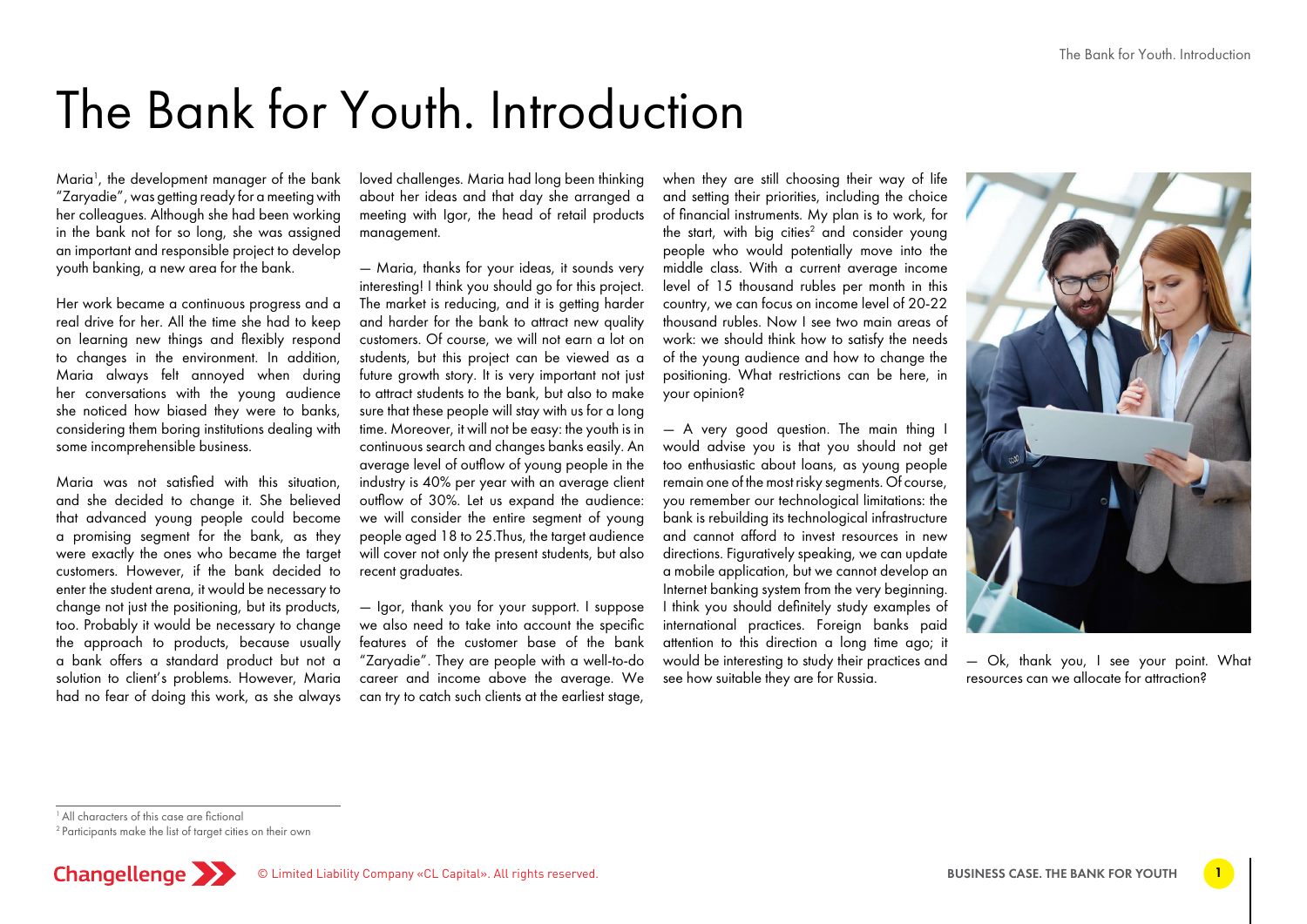— Our experience shows that a student brings us roughly three thousand rubles of income over three years. Therefore, the expenses should stay within the budget not exceeding this amount. We can afford this maximum. Try to study as many different ways of attraction as possible and choose the most promising ones. The youth are a special segment; probably we, as a bank, even do not know any of these ways of attraction. Concerning next steps: I am ready to give you a working group for this project, recently new interns have just come. In a week, I offer to discuss the developed concept of the project at the meeting of the board of directors.

Inspired by this conversation with Igor, Maria returned to her desk and made an action plan for the week.

The purpose is to develop the conceptof the offer from the bank "Zaryadie" for the youth for a period of 3 years, aiming to reach 5 percent of market share of the target audience within the first year of process and support it, taking into account the natural turn over age and the annual outflow rate of 40 percent of the attracted base.

#### TASKS:

- •To estimate the number of the potential target audience (young people aged 18-25, living in large cities, with an income level of at least 20 thousand rubles).
- •To study possible ways of attracting the youth, to identify the most promising ones and to provide the calculations telling how many new customers and from what spheres will come to the bank.
- •To create an appealing product offer for the target audience.
- To develop a marketing concept for the product: to offer the ways and methods of promotion.
- •To calculate the financial model (expenses and income of the bank). The key task is to get the self-payment of the project during the first 2 years of process and to get profit within the third year.

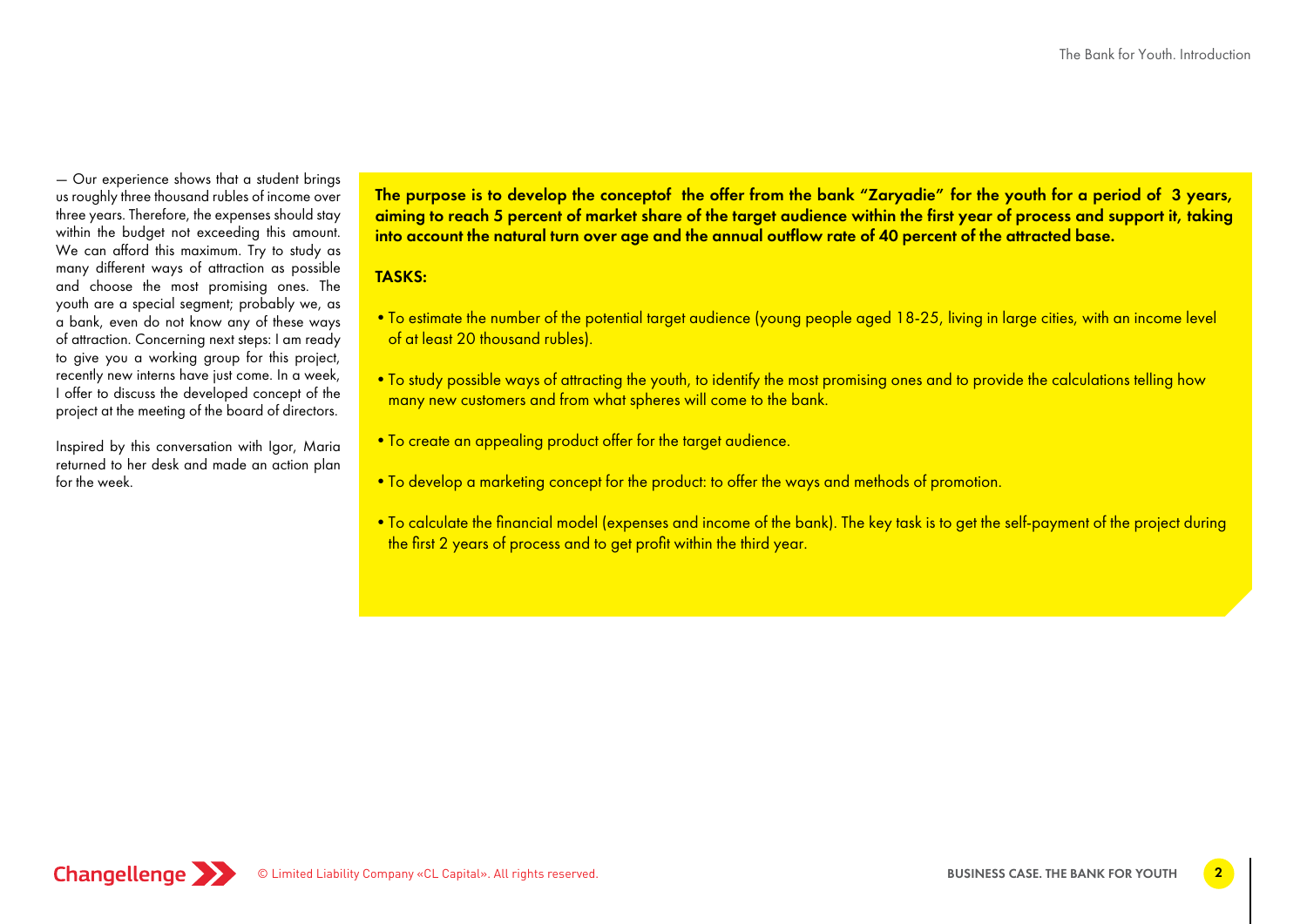# Trends and Prospects of Banking Business

The bank "Zaryadie" invests a lot of time and efforts in training and development of its employees. Maria could experience that at first hand. In addition to training sessions she had as an intern and her coach's support, she had managed, over just a year, to visit several interesting conferences on the most topical trends and changes in the banking industry. Now the materials of these conferences became useful for Maria. Having returned from a meeting with interns, she opened the folder with the speakers' presentations and her own notes. Here, Maria singled out five most important trends of modern banking.

#### 1. Business model transformation: a central focus is on service, not a product.

Today, most clients use services of several banks at the same time, with an average 2.5 banks per an active client. For business, this means not struggle for a client, but a struggle for the share in his or her wallet. Besides, customers are becoming more demanding on the quality of financial services: they expect more and more professional advice, more and more understandable terms on products, more bonuses and special terms for their loyalty to the bank, etc. All of the above listed is no longer a unique offer; it tends to be a sort of professional standard that would no longer help to distinguish

you favorably among competitors, but merely keeps you in the game.

Customers begin to expect full integration of the bank with their lives. It is not enough to offer a good product (a loan, a card, or a deposit) to a client; you have to satisfy their need in having any everyday financial problems be solved. For example, customers do not understand why they cannot separate a common bill for a table in the restaurant between themselves and pay their own share with their smartphone, although Uber has this functionality. Banks should be aware of such needs of their customers and focus on them.

#### Customers say:

- «Let the bank assess my creditworthiness by collecting all the necessary information on its own.»
- «Let my utilities bills, taxes and fines be paid with one click.»
- «Let the bank agree on a discount with the store where I usually buy food.»

The most successful banks develop an entire service infrastructure for their customers, integrating their services into everyday situations, but not products. This becomes an important part of the value of the offer, which

a bank makes. According to the study of McKinsey's Global Banking Annual Review 2015, on average in 2015 banks received up to 22 % ROE from the services and sales of commission services (compared to 6% ROE in the case of classical banking service.)

#### 2. Personalization and segmentation.

As soon as technology and regulation allow, retail banking will switch to personalization of product offers. While it is not possible yet, a reasonable compromise is the segmentation of the customer base by significant characteristics. The general market practice is the classification of clients by socio-demographic parameters: sex, age, marital status, income level and availability of savings. However, market leaders go even further. One of the most promising practices is behavioral segmentation, where their type of behavior, lifestyle, and way of thinking divide customers. This approach allows banks to offer clients the right products in the right context, creating a financial services market of the future.

You can find an example of behavioral segmentation in the recent joint study by Fjord and Accenture that shows how people treat and manage finance $^3$ . The researchers identified four financial behavior models (Money Mindsets).

Achievers: «I want to reach my goals.» These people like to plan their budget and save money for clear, frequent and material goals. This planning helps them to control their life and be prepared for the future.

Balancers: «I want to get the best profit I can.» These people try to get the best offer in each deal, look for opportunities to get more rewards when they shop and they keep track of their accounts carefully. They are ready to spend their time to find the best banking proposal.

Experiencers: «I am living today.» These people are enjoying the present and optimistic about the future. They enjoy choosing how and what to spend money on rather than saving. They do not like thinking about their money management; high quality lifestyle will always come first.

Explorers: «I want to keep my future open.» These people rely on their intuition and proven practices in their decisions rather than on instructions, rules and calculations. They value quality of life a lot and put their personal needs above abstract financial plans. They prefer minimal involvement with financial services, being rather passive about their money, and are unlikely to change their bank, providing things happen without much effort.

<sup>&</sup>lt;sup>3</sup> Accenture & FJORD. Mindset segmentation: Human insights for the Financial Services of the future

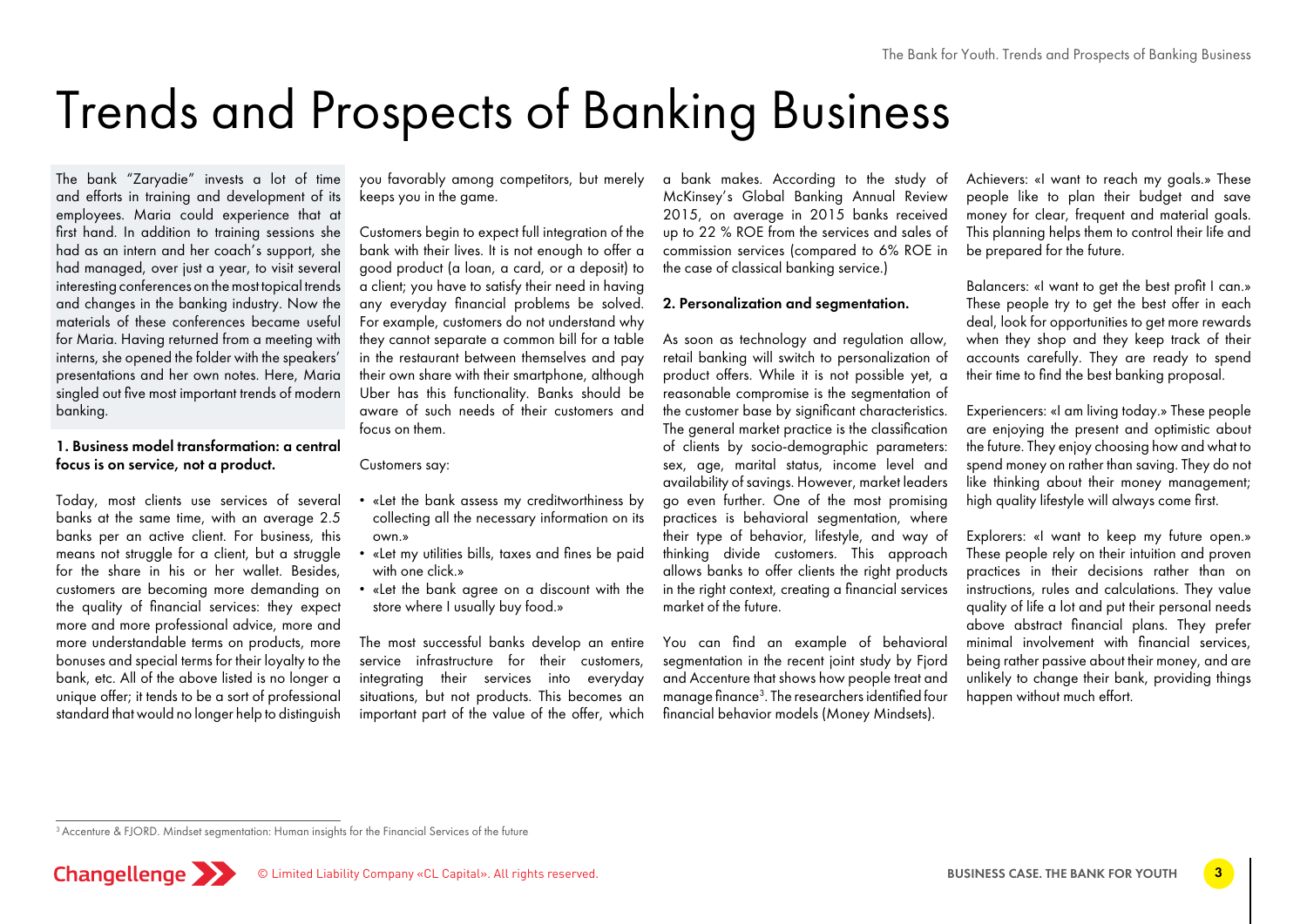

Source: Accenture & FJORD

#### 3. Non-banks entering the market.

The 2016 World Retail Banking Report by Capgemini and the European Financial Management Association (EFMA) says that 63.1% of consumers in the world use financial services offered by non-banks, which are gradually starting to press out traditional banking services. Financial-and-technical companies develop and promote these services, making business on providing financial products with the help of their innovative technologies. Researchers divided the most popular non- banking platforms into four main categories: savings and investments, transfers and payments, loans, and insurance. Payment services on alternative platforms turned out to be in the most demand: 17.6 respondents used them. In addition, various investment products and services of online brokers are gaining popularity.

Services of financial-and-technical companies are especially popular with so-called Generation Y - young people aged 16-35. These users of tablets and smartphones value the possibility of making instant money transfer or borrowing on-line, opening an investment account or deposit, buying an insurance policy or foreign currency exchanges without visiting the bank office or going out at all.

This situation can be a threat to traditional banks with their conservative approach to the business. Every time when a financial service with more innovative products comes out to the market, a big number of youth refuses from their banks. Low customer loyalty is now the main problem for traditional banks. According to the Capgemini and EFMA survey, only 45.8% of the youth are ready to stay with their bank for the following six months, compared to 67.2 % of more conservative customers of older age groups. Unlike older customers, young people prefer to experiment and are eager to try new financial services in the market. On average, about 67% of young respondents expressed this readiness.

#### 4. Unique customer experience and change of consumer's behavior.

Economic cycles, development of technologies, information availability and new generations lead to changes in the behavior of customers, including the banking industry. Customers want more than just transactional relations with their bank. Surveys show that 79% of consumers admit it. 52% of bank customers expect proactive product recommendations.

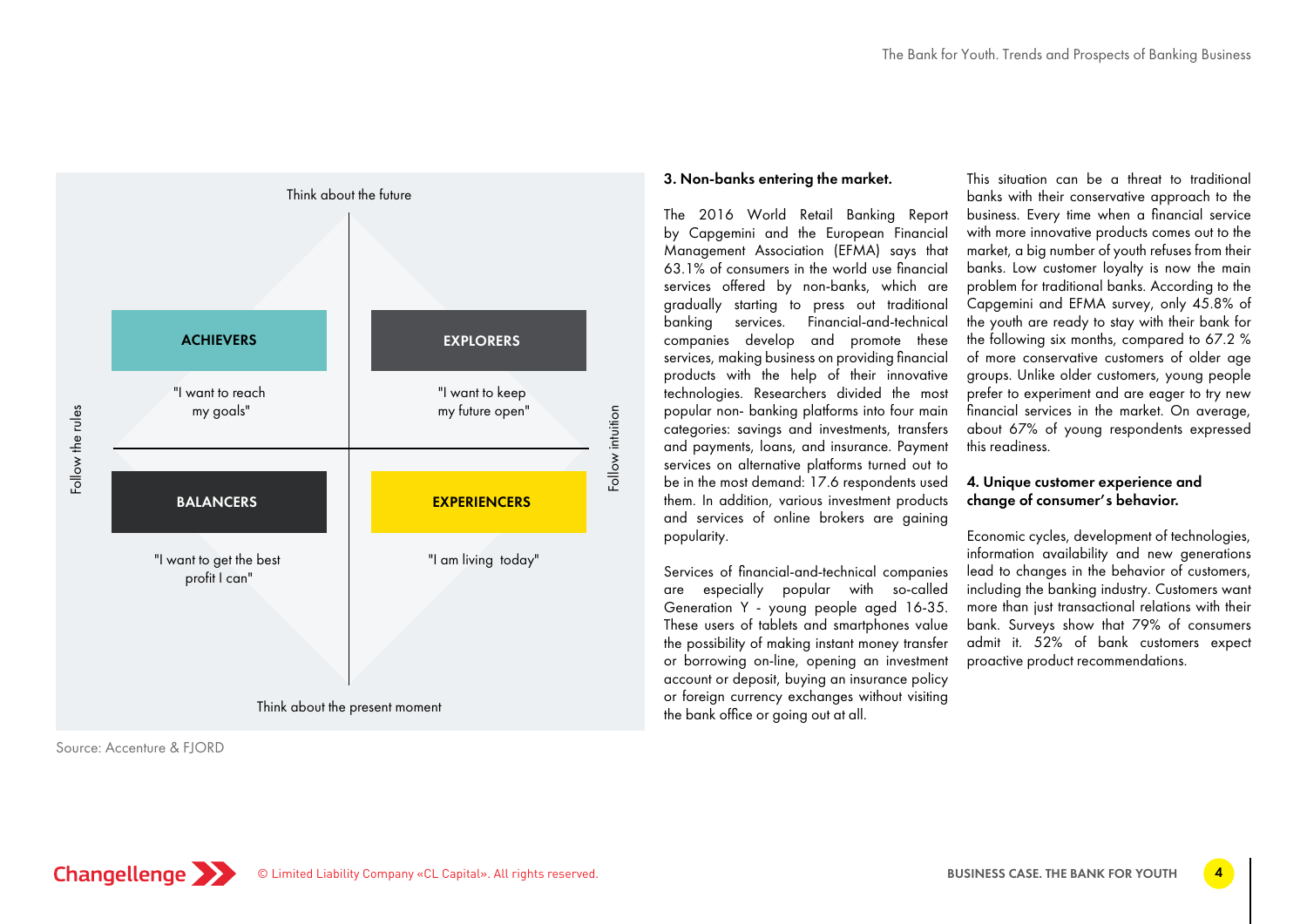The everyday experience of using the banking products has already changed radically:

- Banking has become one of the everyday services.
- The process of buying a banking product has been simplified and stopped requiring numerous actions, and consumer's behavior has become analyzable.
- A complex approach (mobile banking, payments, personal finance management) and real-time product access are essential these days.
- Customers need a more personal relationship with the bank. They expect the bank to collaborate with them and help them solve their life problems like buying a housing, help their children to handle their money, etc.

Many banks are already using trends and making their business so that to get competitive advantages among the first. Commonwealth Bank of Australia has developed a tablet that accepts contactless and chip card payments, and that has changed the behavioral pattern of sellers and waiters. Garanti Bank of Turkey offers its clients a financial advisor and iGaranti payment system. Now customers can make payments to their friends on Facebook and their contacts from the address book in their

phone, while the bank now can make personal offers to its clients basing on the analysis of their expenses. Citibank opened more than a hundred smart offices in Asia, equipped with media walls, tablets and personal seats for self-servicing. There are also ATMs known as the «360 Stations» where customers can apply for loans or opt for a live video conference with a remote Citi specialist. Getin Bank and Bank BPH in Poland introduced fingerprint biometric authentication in ATMs.

What do these examples have in common? It's simple: the bank offers a unique customer experience. And the key question that follows is what the bank will be like in the future. Will it be managing balances and risks as before, or will it focus on managing the money interaction experience?

#### 5. Big Data possibilities.

The banking industry leaders have accumulated huge arrays of various data about customers and are trying to analyze them to improve security and quality of service. About 25% of all Big Data are in the financial sector, with an average data size per company of 4 petabytes<sup>4</sup>. Banks store everything that is connected with their customers: questionnaires, transaction

and customer communication history, and internal information. The use of mobile phones and wearable devices can complement this set with user's location and physical activity data. As owners of potentially valuable information, 34 %5 of banks actively invest in the development of Big Data technologies.

A notable point is the interest in this technology in times of crisis, when the quality of portfolios is declining, and clients are determined to change their bank if they get a more attractive offer. In these conditions, Big Data provides tools for collecting customer's information, automatically generating offers for them based on personal needs and constraints, and using this information for accurate assessment of a person's solvency. Predictive analytics and partnerships with various companies help the bank, for example, to remind the client about his wife's birthday, about what he bought her for the New Year and what she would like to get as a gift now. This practice is used by Alfa-Bank (Sense app) in Russia, CBA in Australia, and Santander in Spain. The availability of information about users in social networks and other services with a social component allows the banks to use it for composing a portrait of their future borrower. Some banks begin to analyze this data when making a decision to grant a loan or not. For

example, in the West, several market players are already experimenting with the integration of data from social networks into the scoring analysis model. An interesting point is that every detail is taken into account, up to the attendance of classes in college. There are similar projects in Russia, too. The same data can be used for developing personalized products.



4 Source: McKinsey&Co

<sup>5</sup> Source: Gartner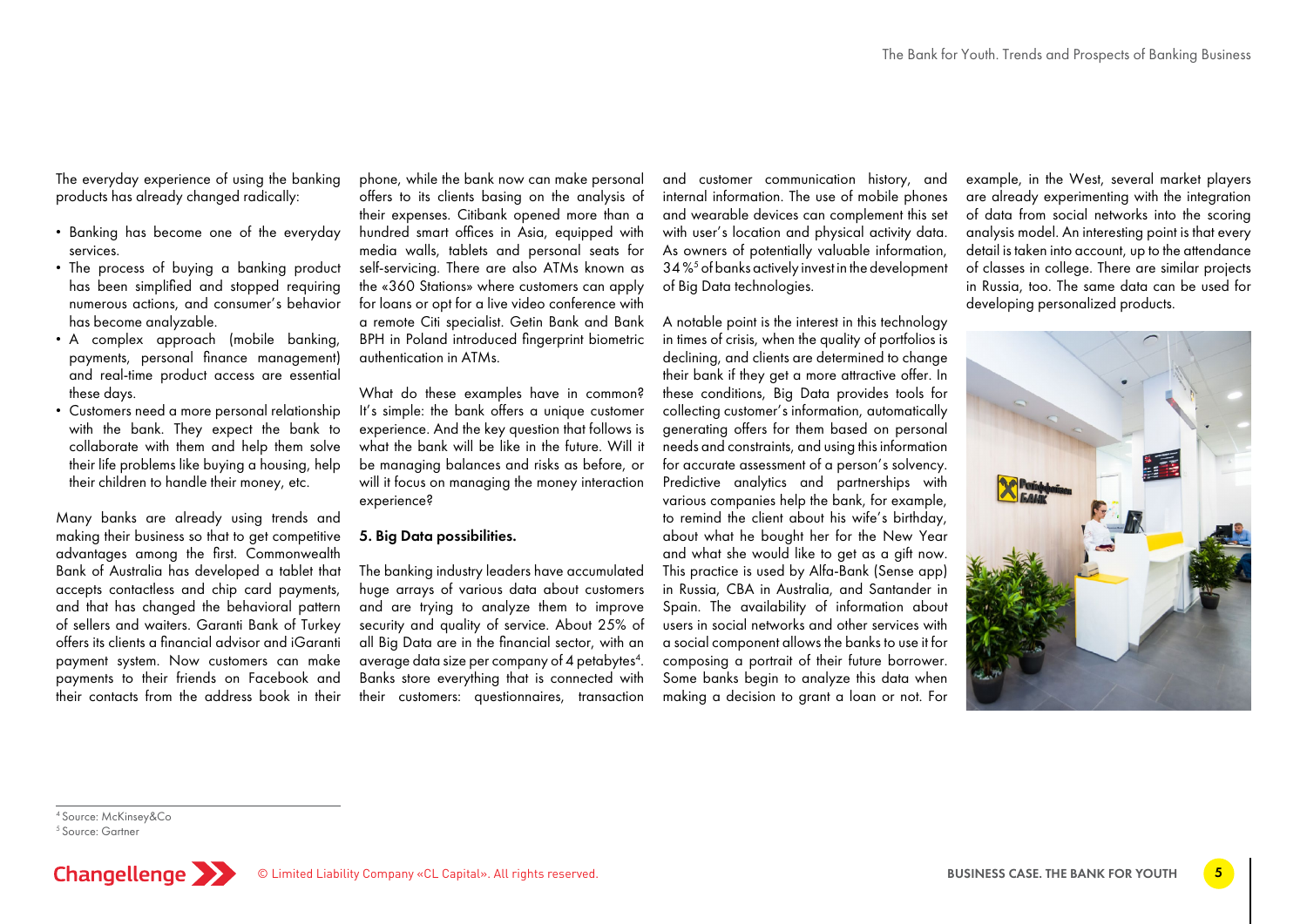# Financial Behavior of Youth in Russia

Preparing for the conversation with Igor, Maria asked the analytical team to give her a report on financial behavior of the youth in Russia. She decided to distribute the report among other members of her working group so that they could read it before starting work on the strategy. It was clear that the strategy development should be based not only on this report, but also reflect characteristics of the target audience of the project for the youth by the bank "Zaryadie": young people aged 18-25 living in large cities with a higher income level (not less than 20 thousand rubles with an average income of 15 thousand rubles). These were Maria and her colleagues who were going to identify the main features of the target audience of the bank "Zaryadie", peculiarities of their behavior, and their value orientation.

The RosIndex survey made by Ipsos Comcon<sup>6</sup> shows that the share of young people who earn their living independently increased in 2015. The survey was conducted among young people aged 16-24 and all Russians living in cities with a population of more than 100 thousand people. At the end of 2015, 55% of young people worked full-time in a company, and 19% combined work and study. On average, the share of working young people increased in Russia, as compared to 2014, from 52.9 to 54.2 %. Also, the share of the youth who make the major contribution to family income increased from 25.5 to 27.9%.

#### Usage of banking products

However, young people use banking products less as compared to the population as a whole. Ipsos Comcon estimated that since 2014 the share of young Russians who took the loan in the past 12 months has not changed much and remains at 13%. However, the share of bank card holders has grown from 51.8 to 55%. Young people are much more comfortable with bank cards, considering them as a convenient payment method; the youth is less worried about their funds safety. However, all age categories demonstrate an increasing share of bank card owners. According to Raiffeisenbank's internal data, young people prefer using cards. The number of transactions made by card by young people is the same as for an average client (10- 15 per month); but while the standard client's average monthly expense per card is 15 to 20 thousand rubles, young people spend about three times less.

Young Russians take loans out mainly to buy a new smartphone (25% of respondents), an audio or video gadget (12.4 %), or a computer (11.9 %). The largest part, about a third, intends to use their loan to buy a car. The Ipsos Comcon data show that there are only 7.4% young depositors in Russian banks (the 2015 year-end data analysis), while 17.1% of the population have deposits in Russia as a whole. Nevertheless, 39% of people aged 16 to 24

#### Marital status of young people

| Live with<br>parents | Young couples | <b>Young parents</b> | <b>Singles</b> |
|----------------------|---------------|----------------------|----------------|
| 49 %                 | 31%           | 10%                  | 10%            |

Source: TGI, the base is 18-25 years, the city of 100 thousand+, 8.6 million people

agree with the statement «savings is a must, even if you have to deprive yourself with the necessities.»

#### Choosing a bank

When choosing a bank, young people pay much more attention to positive opinions of their acquaintances than the population as a whole (19 against 15% resp. in the fourth quarter of 2015). They often give more importance to convenience of banking services like Internet banking, mobile banking, the bank's Website and call center. The state support of the bank is visibly less important for young people than for the population as a whole: 24.5% of the young age group and 30.5% of the whole population pay attention to this factor when choosing a bank.

Young Russians learn about financial services mostly from the Internet (36% of the young respondent group chose this option). At the same time the main source of such information for the population of the country is their friends' advice (40% of respondents); the second place is consultations of bank experts (28.5%). The Internet is only the third on this list (24.4%).

In general, young people pay a big attention to financial matters. For example, 68% of the young respondents noted that they admire people who earned enough to buy an expensive apartment or a car (vs. 58% among the country's population as a whole). 63% of young people noted that they like it when others believe that their finance are good (54% in Russia). The statement «Money is the best measure of success» looks true for 49% of all Russians and 52% of people aged 16 to 24.

<sup>6</sup> Source: Ipsos Comcon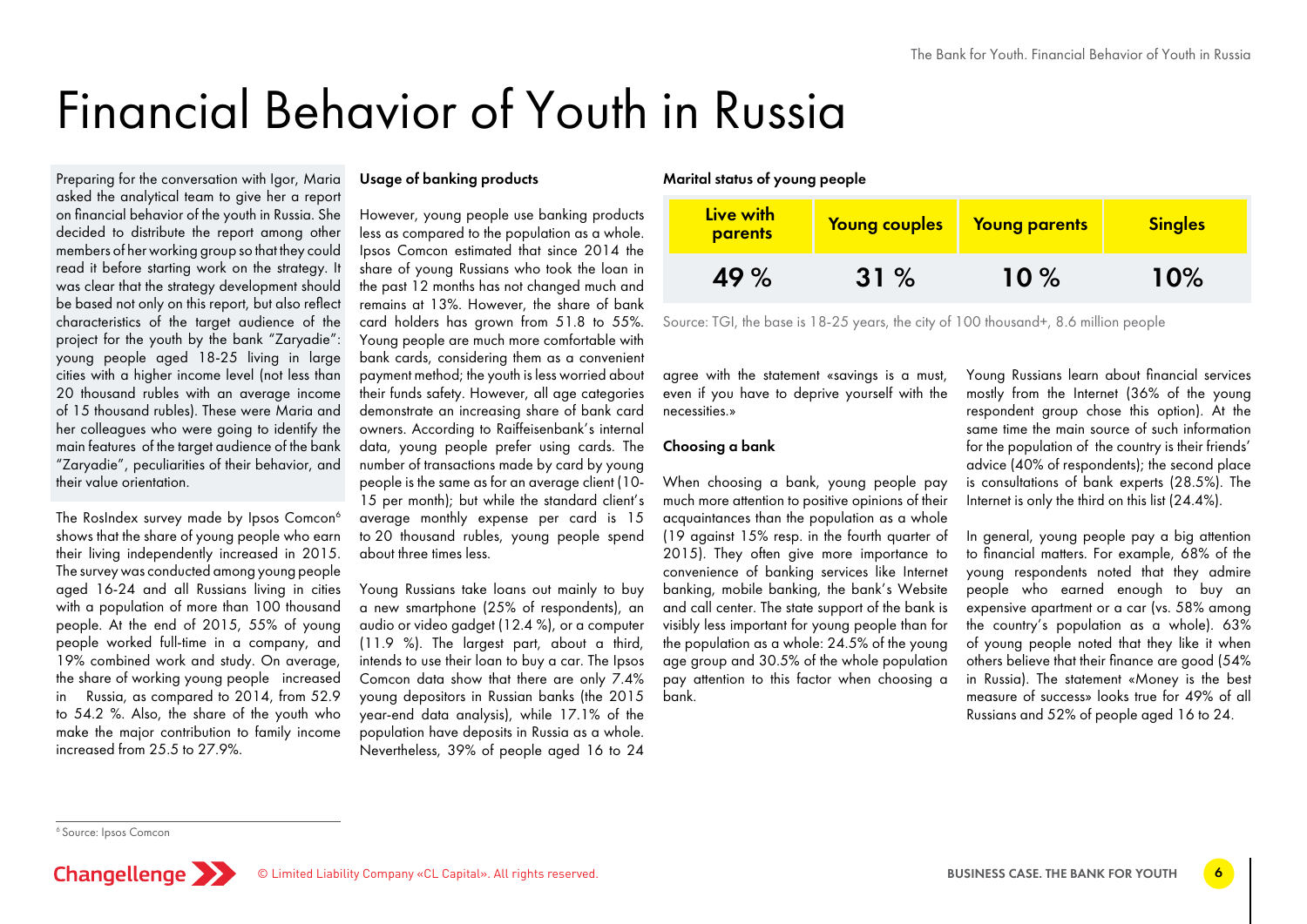#### Misconceptions about the financial behavior of the youth

Maria got one more report on the financial behavior of the youth with results of a Russian big survey of the nation's largest state bank. In 2015, the bank interviewed several thousand young people aged 14-22. Respondents included both customers of banks and people who do not use bank services at all

The survey helped to disprove several misconceptions:

1. Nowadays young people have very advanced knowledge of modern technologies

and they actively use new digital tools for financial management. In fact, the daily use of Internet services does not lead to the daily use of financial applications. Their popularity cannot be compared to Facebook, Instagram, or VKontakte. Only 7% of the Russian young audience use electronic wallets for payments, and even less, about 3%, use mobile applications for payments.

There is a hypothesis that the key for young people is to have access to all services online and use advanced financial services. However, the latest results of the State Bank's survey show that young people do not necessarily put this criterion first when choosing a bank. Trust in the bank, politeness and responsiveness of its staff and some other criteria are much ahead of it.

2. Young people do not watch TV, they spend all their time on the Internet. The survey finds out that 85% of people aged 14-22 watch TV every day.

3. The ability to understand sophisticated technologies means that today's young people feel independent and self-reliant. However, young people rely on older adults' opinion in almost everything unrelated to the Internet and technologies, ask their advice and involve them in decision-making.

> 52 49

The study also revealed several insights useful for understanding how young clients perceive banks. Money plays a substantial place in the lifestyle of young people, but there is no place for banks in the everyday life of the youth. They do not understand why they need banks, although they use banking services. The youth of today almost cannot tell the difference between banking products (for example, what a debit card is, and what a virtual one is). This suggests that the standard product approach does not go well with young people. The goal here is to show clients how banking services may help them in their real life, and what benefits they can bring.

Maria thought that before showing the





• Youth 16-24 • All population

Earned enough to buy an expensive car and flat I like it when others think my finances are good

> Money is the best measure of success

68 58 63 54 presentation at the meeting of the board of directors, her team could run a small independent quantitative study or gather a focus group to get a better idea of significant specific aspects of work with the youth or to test main hypotheses generated by the team.

Source: Study "RosIndex". City of 100 thousand +

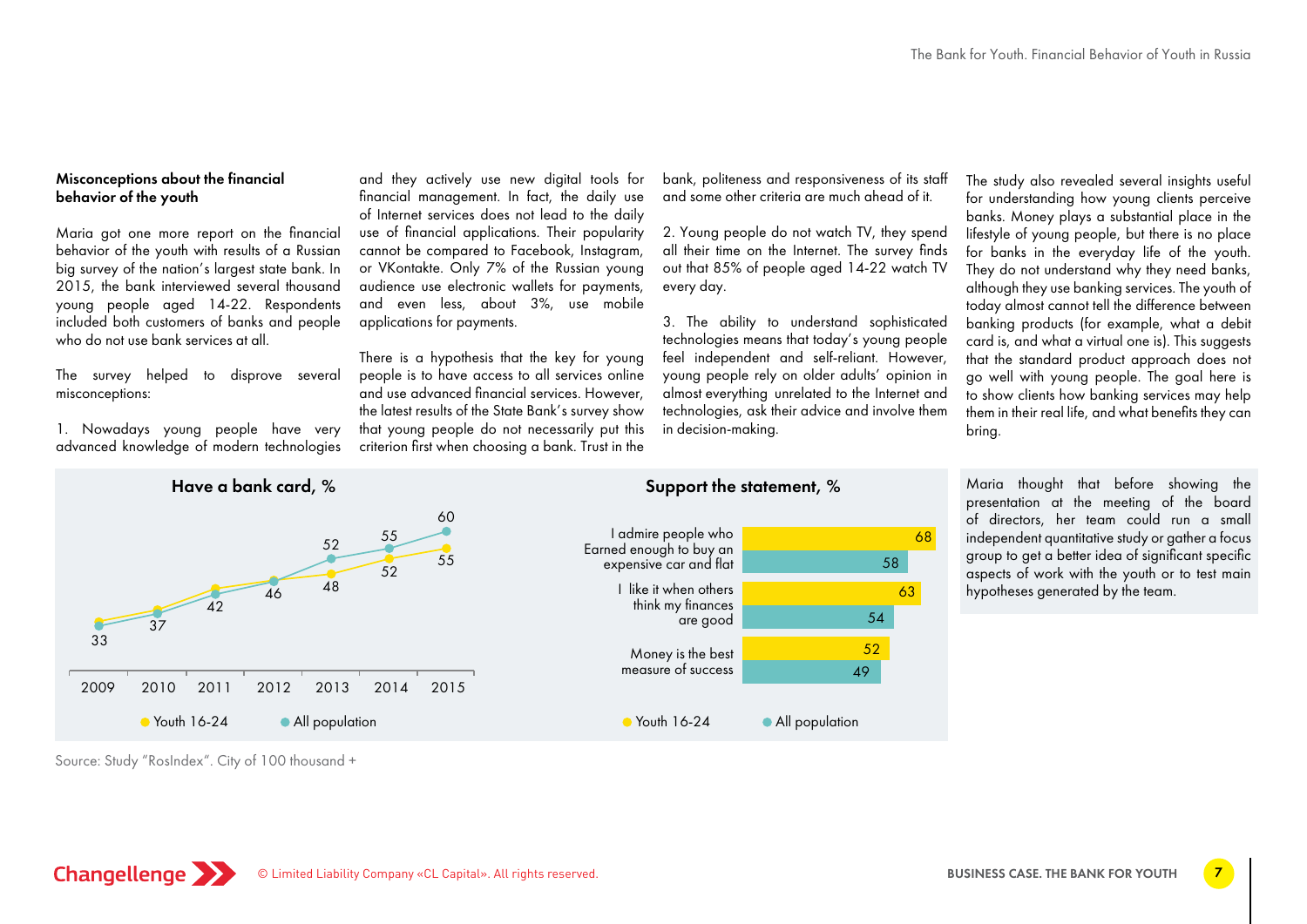### Appendix 1 Average cost of channels in marketing Printed media 7 M Rub. Per month Internet 10 M Rub. Per month **Television** 100 M Rub. Per month Radio 4 M Rub. Per month

Source: the data of the bank "Zaryadie" (conditional/hypothetical/imaginary/fictional data for the case) Note. The cost here is not per one item (one publication in a magazine, one station, etc.), but the cost of the entire marketing campaign.

# Appendix 2

Timing of product launch in the Bank





Plastic production



Technical modification of the mobile banking application

Source: the data of the bank "Zaryadie" (conditional/hypothetical/imaginary/fictional data for the case)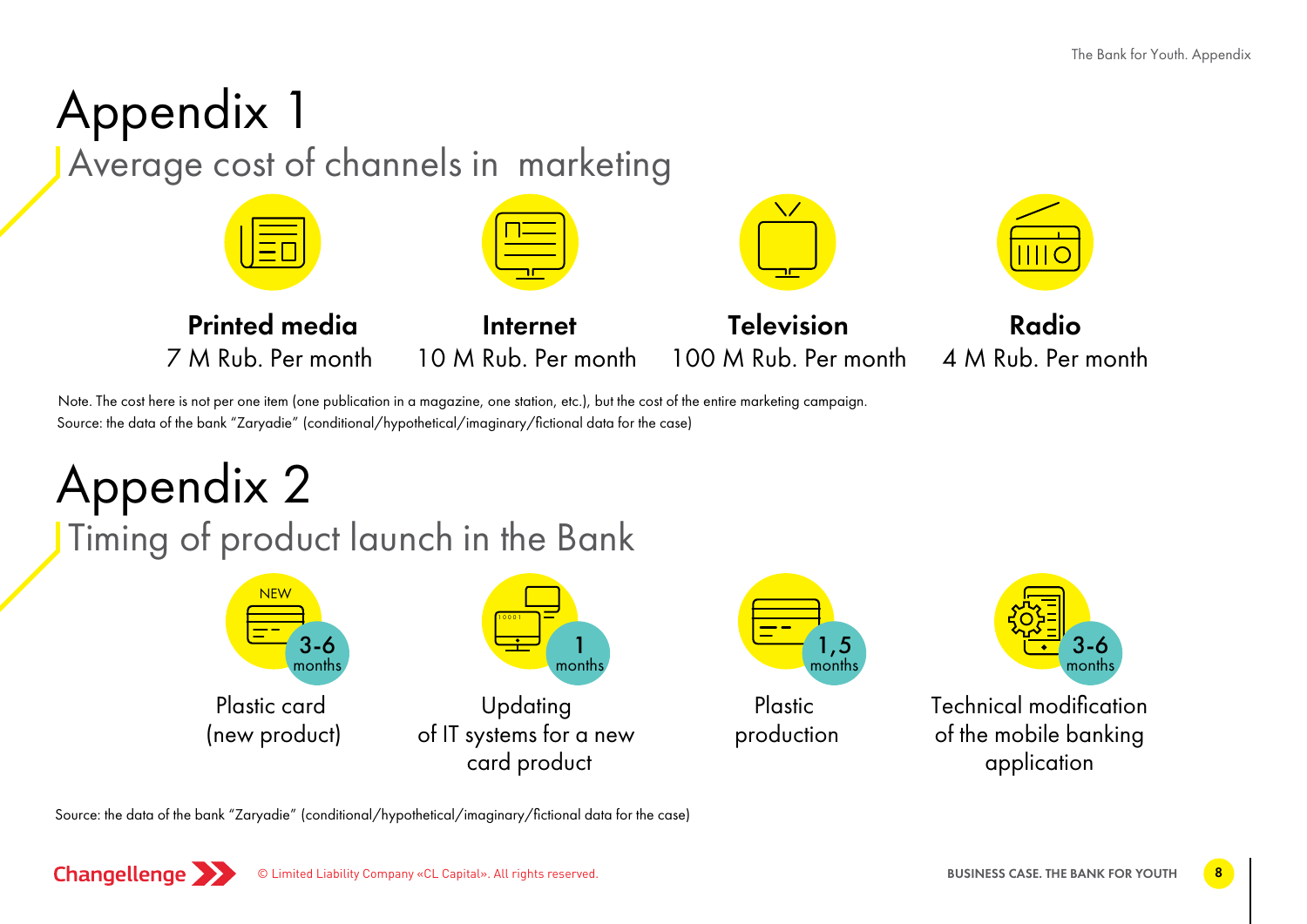### Appendix 3 Appendix 4 Bank expenses for the products (ОРЕХ)

| <b>Transaction</b>                                 | <b>Cost, Rubles</b> |  |  |
|----------------------------------------------------|---------------------|--|--|
| Opening a debit card                               | 750                 |  |  |
| Debit card service/ per month                      | 40                  |  |  |
| Opening a credit card                              | 4 0 0 0             |  |  |
| Credit card service/ per month                     | 70                  |  |  |
| Consumer loan issuance                             | 3 5 0 0             |  |  |
| Opening a deposit                                  | 1 400               |  |  |
| Opening a savings account in the branch            | 280                 |  |  |
| Transaction of depositing an account in the branch | 100                 |  |  |
| Transaction of depositing an account in ATM        | 10                  |  |  |

### Profitability of bank products

| <b>Products</b>                          | Yield per product unit,<br>Rubles (a year)                                                                                                          |  |  |
|------------------------------------------|-----------------------------------------------------------------------------------------------------------------------------------------------------|--|--|
| Mortgage                                 | 100 000                                                                                                                                             |  |  |
| Consumer loan                            | 40 000                                                                                                                                              |  |  |
| Credit card                              | 20 000                                                                                                                                              |  |  |
| Debit cards                              | 4 0 0 0                                                                                                                                             |  |  |
| Deposits, saving and current<br>accounts | Deposit: 2% p.a. yield on<br>deposit amount.<br>Savings account: 1.5 %<br>p.a. on balance amount.<br>Current account:<br>6% p.a. on balance amount. |  |  |

Source: the data of the Bank "Zaryadie" (conditional/hypothetical/imaginary/fictional data for the case)